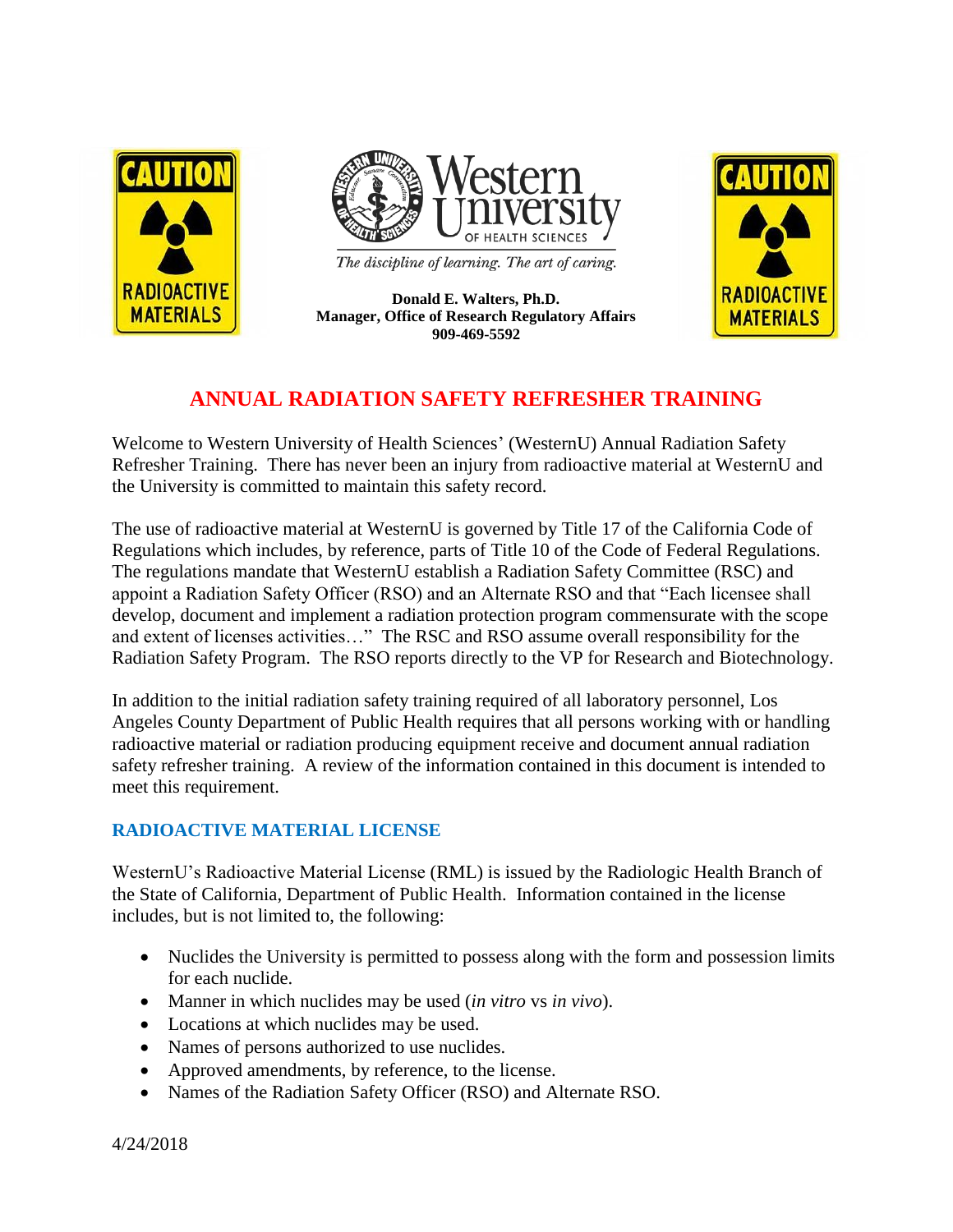**Persons listed in item #12 of the RML as authorized users of radioactive material are responsible for all other persons using radioactive material under their supervision.**

#### **HEALTH EFFECTS OF RADIATION EXPOSURE**

Ionizing radiation is of particular concern. Ionizing radiation has sufficient energy to remove electrons from other atoms and, in mammalian cells, this may directly damage DNA or it may lead to the formation of free radicals which are atoms or molecules with a single unpaired



electron. Free radicals are highly reactive with various cell components and can result in abnormal cell function or cell death.

Stochastic effects are those in which the probability of an effect occurring increases with dose without requiring a minimum threshold (dose) to cause an effect. Carcinogenic effects are examples. Cataracts, skin ulcerations or burns, depletion of blood forming cells in bone marrow and

impairment of fertility are examples of non-stochastic effects.

Except for high energy gamma particles, ionizing radiation is weakened as it passes through living tissue and deeper tissues generally receive a lower dose than shallower tissues from external sources of radiation.

#### **AS LOW AS REASONABLY ACHIEVABLE**

Based on the concept that radiation-induced cancer is a risk regardless of how low the radiation dose is, WesternU is committed to the policy of ALARA, keeping radiation doses **A**s **L**ow **A**s **R**easonably **A**chievable. This is particularly important with regard to women who are pregnant or wish to become pregnant while working with or around radioactive material.

Radiation exposure can be minimized by observing T**ime, Distance and Shielding.**

- **Time:** Dose is directly proportional to time for a constant dose rate. Therefore, reducing the time spent near the source of radiation will reduce the accumulated dose.
- **Distance:** Dose is inversely proportional to the square of the distance. Doubling the distance to the source of radiation decreases the dose by a factor of four. Using tweezers or forceps to handle radioactive material will reduce the dose.
- **Shielding:** Shielding can attenuate radiation and reduce the dose. Radioisotopes should be stored in shielded containers and, whenever practical, they should be kept behind shielding when they are in use. For gamma emitters, lead is the most common shielding material whereas for beta emitters, Plexiglas is a good choice.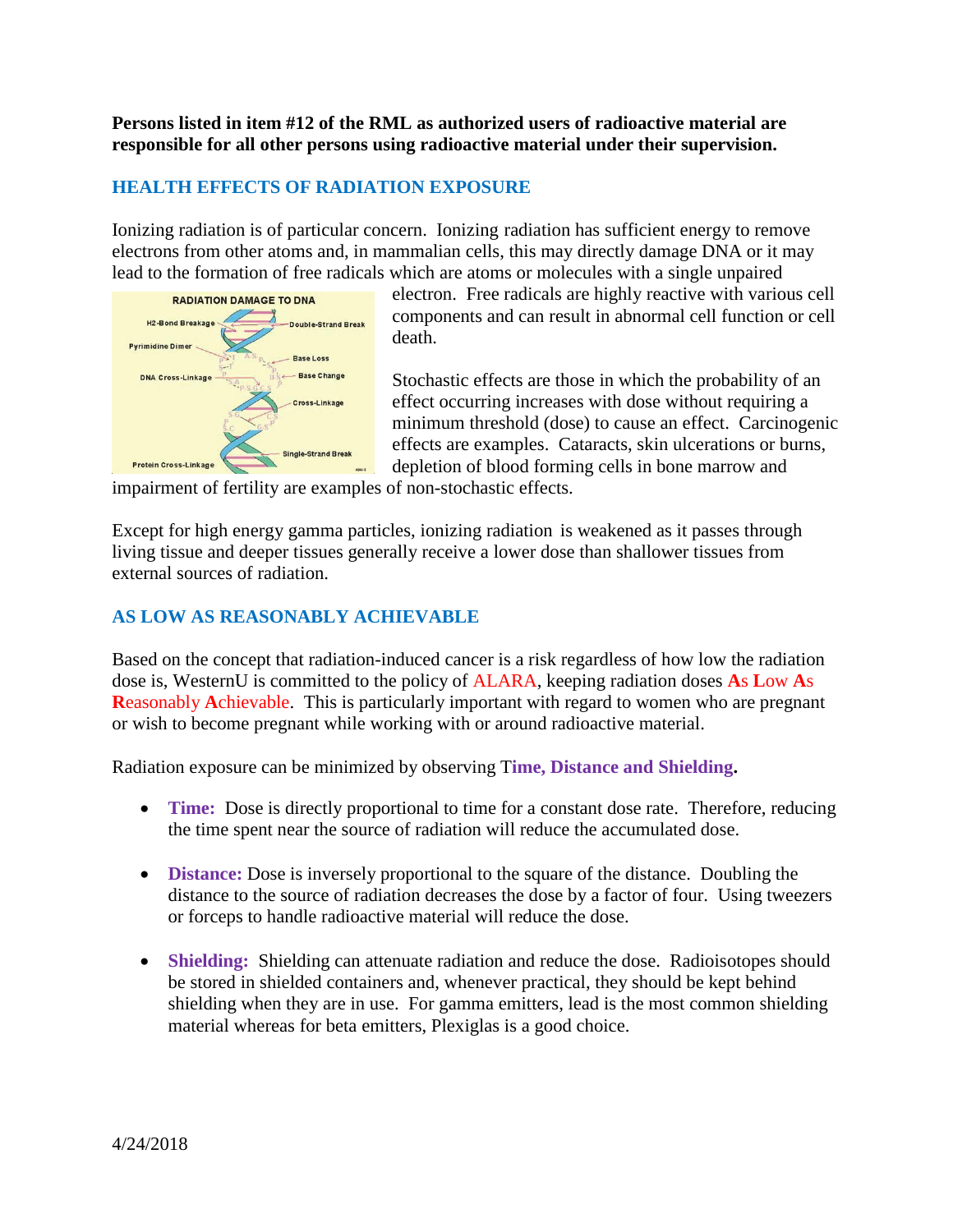#### **BETA EMITTERS**

**Tritium ( <sup>3</sup>H)** is a very low energy beta emitter with low radiotoxicity but it is also very difficult to detect without the use of liquid scintillation counting.



**Carbon-14 (<sup>14</sup>C)** and **Sulfur-35 (<sup>35</sup>S)** are low energy beta emitters with low to moderate radiotoxicity which can be detected with a Geiger Mueller (GM) instrument with a thin window. However, even the maximum beta energy from  ${}^{14}C$  and  ${}^{35}S$  can be stopped by 1 mm of Plexiglas and the average beta energy has a range in air of less than five centimeters.

**Calcium-45 (<sup>45</sup>Ca)** is a moderate energy beta emitter of low to moderate radiotoxicity which can be detected with a GM instrument with a thin window. The beta range of <sup>45</sup>Ca is about twice that of <sup>14</sup>C or <sup>35</sup>S. A couple of millimeters of Plexiglas will stop the beta energy and the average range in air is less than 10 cm.

**Phosphorus-32 (<sup>32</sup>P)** is a high energy beta emitter that needs to be carefully shielded with Plexiglas. It is highly radiotoxic if ingested because phosphorus incorporates into bone and will dose the bone marrow. **<sup>32</sup>P** can penetrate up to 8 mm depth in tissue which is not enough to reach any major organs but is a skin and eye concern unless appropriate shielding is used.

Shielding high-energy beta emitters like **<sup>32</sup>P** sometimes gives rise to x-rays through a process called "**bremsstrahlung**" or braking radiation. These x-rays are produced in much greater abundance with increasing beta energy and with increasing atomic number of the shield. Therefore, the best shielding materials for high-energy beta emitters are those of low atomic number like plastic with an optional outer layer of lead foil or sheet.

#### **GAMMA EMITTERS**

**Chromium-51 (<sup>51</sup>Cr)** is a moderate energy gamma emitter that requires a substantial amount of lead shielding. It is very difficult to detect with a GM and, therefore, a portable crystal scintillation detector with a high detection efficiency for gamma rays or smear surveys used with a liquid scintillation counter, which has an even higher counting efficiency, are preferred.

**Iodine-125 (<sup>125</sup>I)** is a low energy gamma and x-ray emitter that is very easy to shield with a thin sheet of lead. It is highly radiotoxic because it concentrates in the thyroid gland. It is best detected with a proper scintillation detector. The unbound radioactive atom is extremely hazardous with regard to inhalation and absorption through skin.

#### **SECURITY and SIGNAGE**

Access to all rooms in which radioactive material is used or stored must be restricted by card-key access. Rooms in which radioactive material is present must not be left open or unlocked unless at least one person knowledgeable about the material is in that room. Therefore, someone should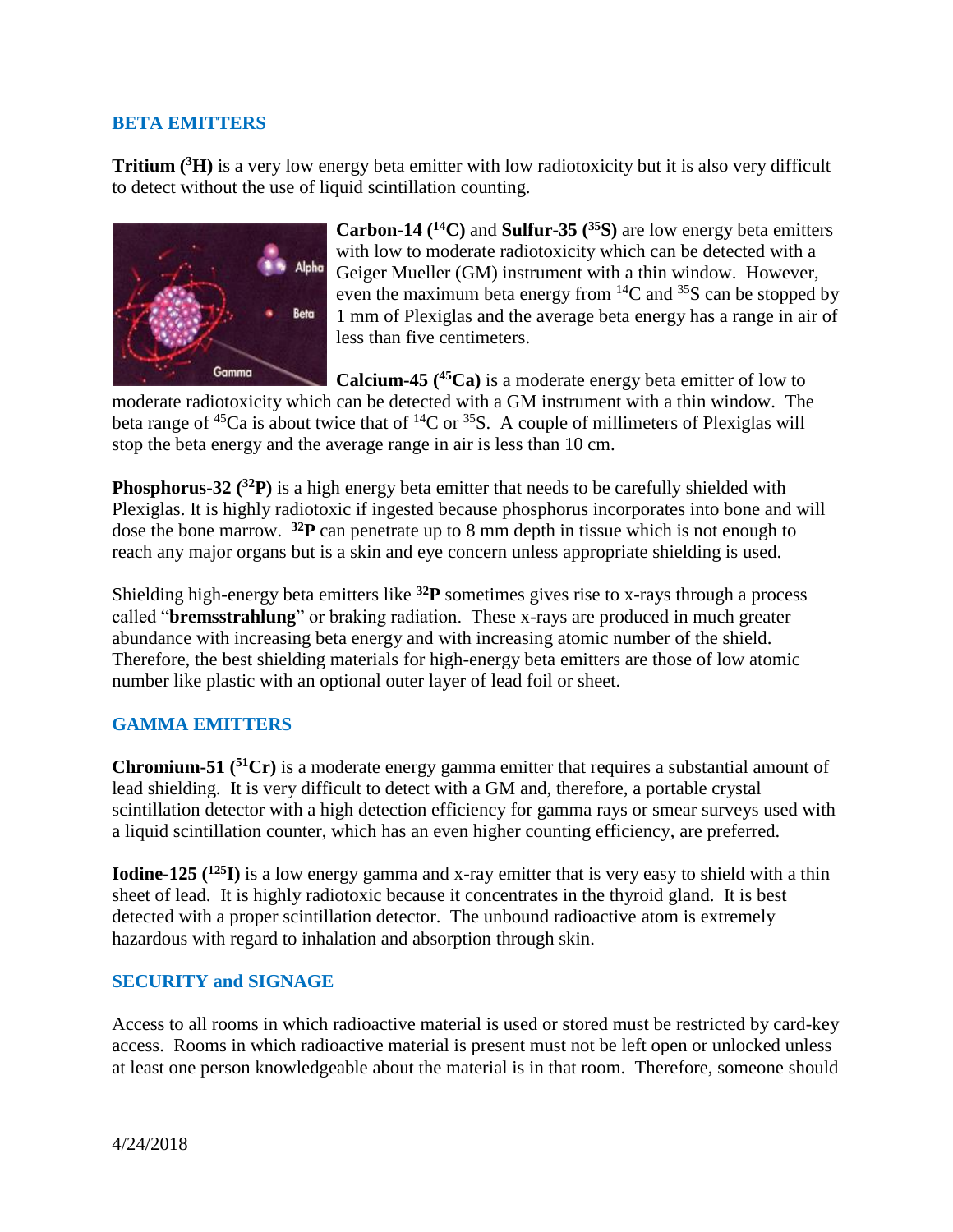always be available to inform you of any hazards that may be present, be they radioactive, chemical, biological or physical (heat sources, etc.) in nature.

Doors to all rooms in which radioactive materials are used or stored must be labeled with a sign containing the universal symbol for radioactive material and the words "Caution, Radioactive Material". This is to inform you of the possible presence of radioactive material before you enter the room. Fume hoods, refrigerators, freezers, waste containers, bench-tops, etc. are also labeled with caution signs or yellow caution tape with the radiation symbol. *Do not touch anything with this label without first speaking with knowledgeable laboratory personnel!*



### **PERSONAL PROTECTIVE EQUIPMENT**



Personal Protective Equipment (PPE) prevents radioactive contamination of skin, eyes and clothing and must always be worn while handling radioactive materials. Proper eye protection, lab coat and gloves are required. Extra protection is afforded by choosing a thicker glove with longer cuffs extending over the wrists. Gloves should be placed in the proper waste container and never worn outside the laboratory. You should always make a habit of washing your hands before exiting the lab. Long pants must be worn and no open toed shoes are allowed.

## **LABORATORY SAFETY RULES**

- Use tongs or thumb forceps when handling radioisotopes.
- Wear proper PPE.
- **Never pipette by mouth!**
- Line working surfaces with absorbent paper having an impermeable base.
- Clean up spills promptly in accordance with written instructions.
- Store and transport containers of radioactive materials on trays that will hold all of the materials if the container breaks. The trays should be covered with aluminum foil which will be discarded as solid radioactive waste after each use.
- Significant amounts of unsealed sources must be used only in well designed, exhaust ventilated enclosures such as a fume hood.
- Unless required for a volatile form, fume hoods should not be used for storage of waste containers because it impedes the air flow within the hood.
- Store all high-energy beta and all gamma emitters in properly shielded containers and enclosures.
- Placement and storage of radioactive materials must be organized and uncluttered.
- Properly label all containers.
- Monitor work areas, hands and clothing whenever there is a possibility of contamination and after each day of use.